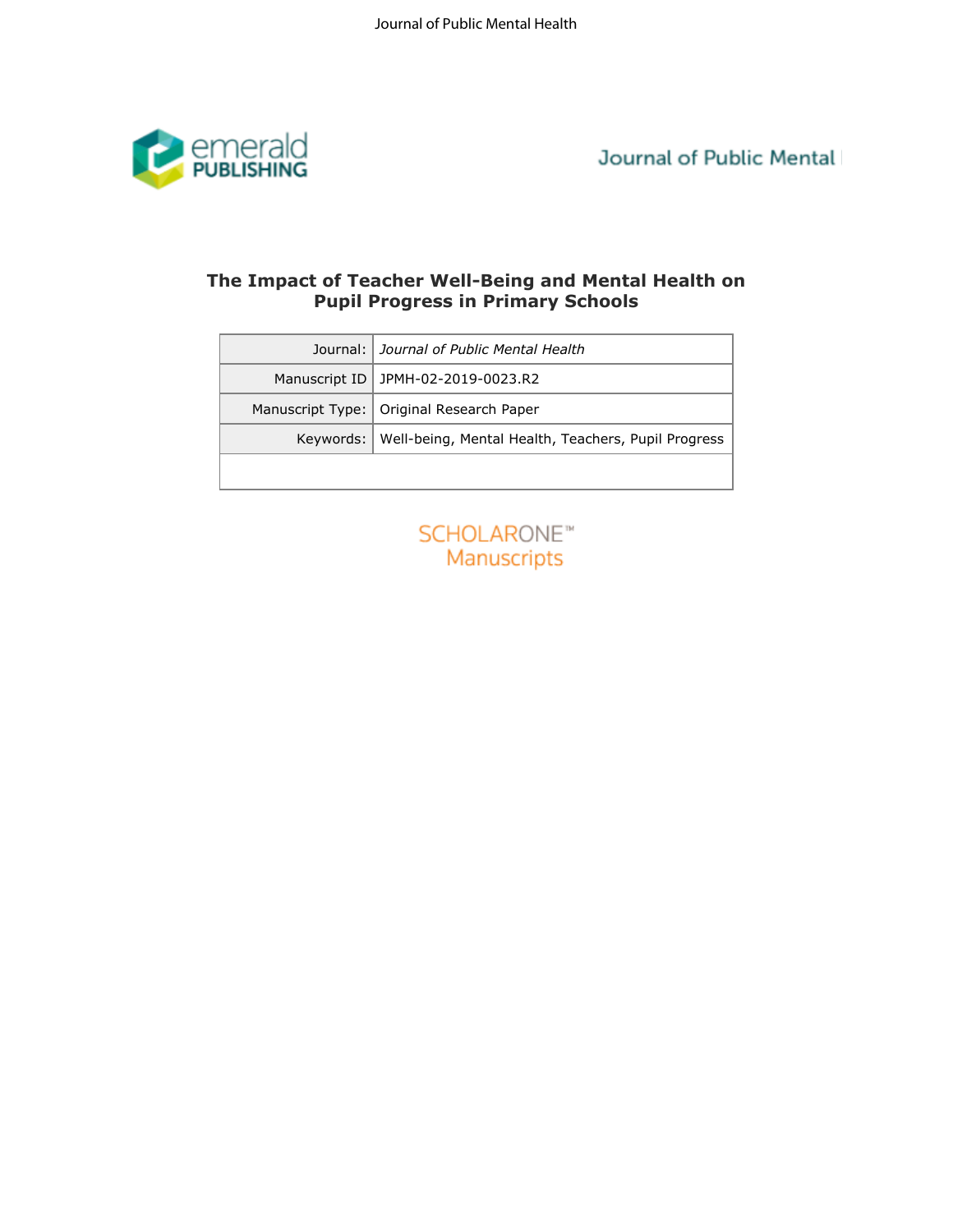## **The Impact of Teacher Well-Being and Mental Health on Pupil Progress in Primary Schools**

#### **Context**

The World Health Organisation (2014) defines mental health as:

…a state of well-being in which every individual realizes his or her own potential, can cope with the normal stresses of life, can work productively and fruitfully, and is able to make a contribution to her or his community. Health is a state of complete physical, mental and social well-being and not merely the absence of disease or infirmity.

with the normal stresses [of](https://www.mentallyhealthyschools.org.uk/) life, can work productively and fruitfully, and is able to may only the normal stresses of life, can work productively and fruitfully, and is able to may contribution to her or his community. He In England, the Green Paper on mental health in schools (DfE/DoH, 2017) identifies that one in ten children and young people has a mental health need and sets out an ambitious strategy to address this. However, it does not give any attention to the mental health of teachers and concerns have been expressed that the strategy will only be rolled out to a quarter of schools (Young Minds, 2019). The Royal Foundation has demonstrated its commitment to addressing the mental health crisis through its *Heads Together* campaign and it has endorsed the Mentally Healthy Schools website which been developed to support primary schools in addressing this aspect (https://www.mentallyhealthyschools.org.uk/).

The problem of teacher stress is pervasive; it is evident across all sectors of education and across countries (Gray et al, 2017) and results in burnout and lower job satisfaction. Teachers are consistently reported to experience an increased risk of developing mental ill health (Stansfeld et al, 2011; Kidger et al, 2016). It is reassuring that in England, the revised Office for Standards in Education (OfSTED) framework (OfSTED, 2019) gives greater emphasis during school inspections to ways in which school leaders have reduced teacher workload. Given the concerns relating to teacher stress this study sought to ascertain the impact of poor teacher mental health on teaching quality and children's learning and progress.

We adopted a multi-dimensional perspective on wellbeing which acknowledges the different dimensions of health i.e. physical, social, emotional, metal and psychological. These dimensions overlap and interrelate (Danby and Hamilton, 2016).

The Teacher Well-being Index by the Education Support Partnership in England (ESP, 2018) found that 36% of education professionals believed that taking time off work due to mental health symptoms had a negative impact on their students and a further 15% felt it impacted negatively on their students' results. Furthermore, 40% of both senior leaders and teachers were more likely to believe such absence would have a negative effect on students' studies than colleagues working in other education roles. Senior school leaders and teachers perceived that staff absence due to poor mental health had a detrimental impact on students' studies and their results (ESP, 2018). The study was based around the following three research questions:

1. What factors affect teacher wellbeing and mental health?

2. How does teacher wellbeing and mental health impact on the progress of students?

3. What resilience strategies are used by highly effective teachers with poor mental health to ensure that their students thrive?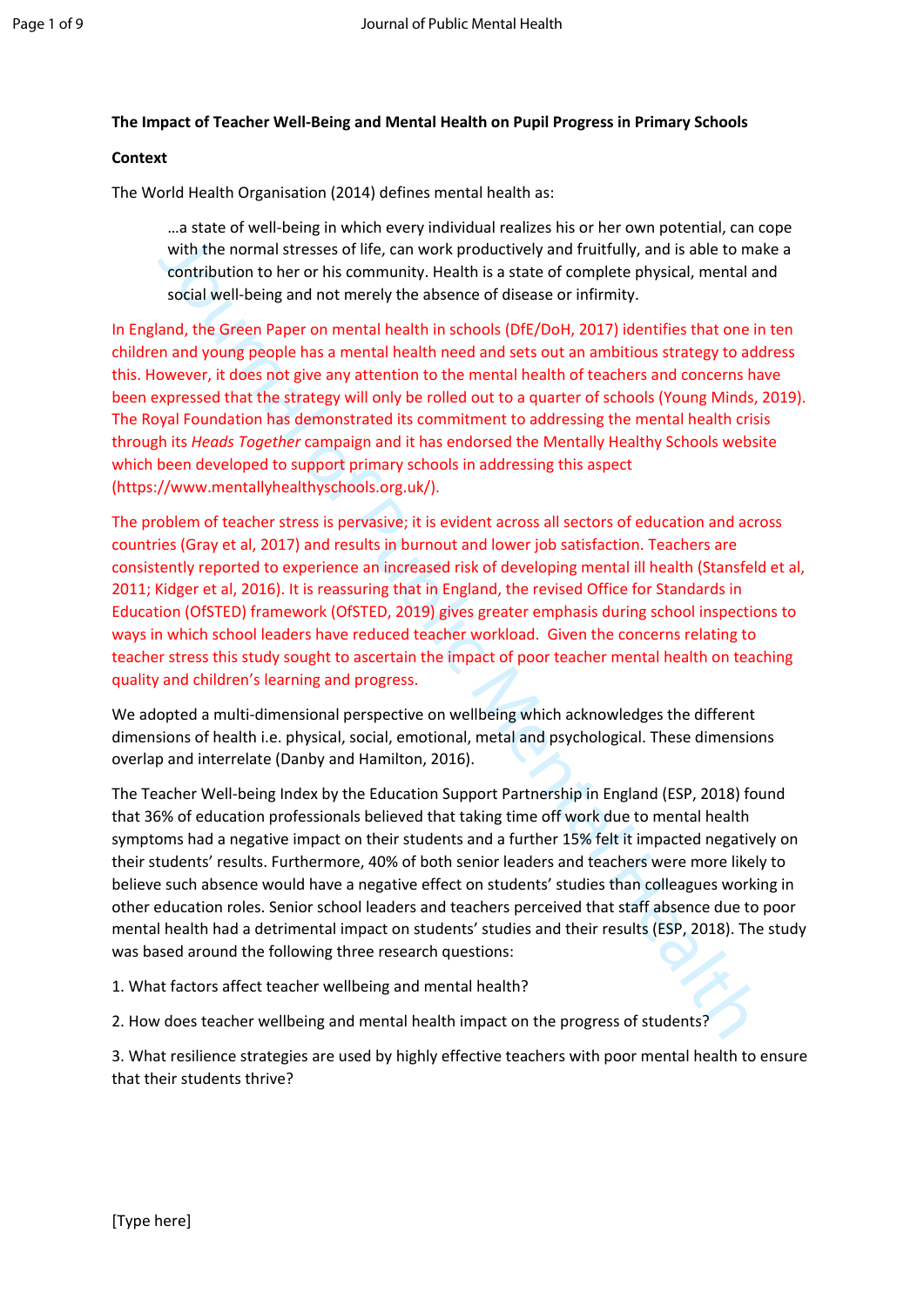# **Literature**

Teacher wellbeing is influenced by factors such as life satisfaction and personal happiness (hedonic perspective) and positive psychological functioning. Teachers are able to demonstrate positive psychological functioning when they are able to form good interpersonal relationships with others, have a sense of autonomy and competence and when they have opportunities for personal growth (Harding et al, 2019). School climate influences teachers' daily experiences in school. It is shaped by the school ethos which is established by the senior leadership team. Limiting teacher agency can result in diminished teacher wellbeing, which detrimentally impacts on teacher performance (Beck et al, 2011).

Research demonstrates that multiple factors impact on teacher wellbeing, including school climate (Gray et al, 2017). A negative school climate can lead to high rates of teacher absenteeism and staff turnover (Grayson and Alvarez, 2008). According to the Department for Education (DfE, 2018) 'The culture, ethos and environment of the school can have a profound influence on both pupil and staff mental wellbeing' (p.8). Positive teacher-student relationships support children and young people to be mentally healthy (Kidger et al, 2012; Plenty et al, 2014). These relationships help students to feel more connected to their school (Harding et al, 2019) and improve student wellbeing (Aldridge and McChesney, 2018) through fostering a sense of belonging. Research demonstrates that teachers with poor mental health may find it more difficult to develop and model positive relationships with their students (Kidger et al, 2010; Jennings and Greenberg, 2009). In addition, higher rates of teacher absence can impact on the quality of teacher-student relationships (Jamal et al, 2013).

ng et al, 2019). School climate influences teachers' daily experiences in school. It is shap<br>not dimissibushind is established ty the senior leadership team. Limiting teacher eyency of<br>climate in dimissibushed is the senio Research demonstrates that teachers with poor mental health may have less belief that they can support the wellbeing and mental health of their students (Sisask et al, 2014), particularly if they are struggling with their own wellbeing and mental health. Poor teacher wellbeing could therefore be problematic for student wellbeing (Harding et al, 2019). In addition, research demonstrates that teachers who demonstrate 'presenteeism' find it more difficult to manage their classrooms effectively (Jennings and Greenberg, 2009) and are less likely to develop positive classroom and behaviour management strategies (Harding et al, 2019). Presenteeism is evident when teachers with poor wellbeing and mental health continue to work. The quality of their work is reduced and this affects the quality of their relationships with their students (Jennings and Greenberg, 2009), student wellbeing (Harding et al, 2019) and overall teacher performance (Beck et al, 2011; Jain et al, 2013). There is an association between better teacher wellbeing and lower student psychological difficulties (Harding et al, 2019). There is also an association between lower teacher depression and better student wellbeing (Harding et al, 2019). In addition, there is an association between teacher presenteeism and student wellbeing and psychological difficulties (Harding et al, 2019). Thus, there appears to be a causal relationship between teacher and student mental health (Harding et al, 2019). However, there is limited direct evidence of a causal relationship between teacher wellbeing and student attainment and thus, this is an area for further research. There is also a paucity of literature which examines student perspectives on how the mental health of their teachers impacts on their learning and progress. This small-scale study therefore extends the existing research on teacher wellbeing by examining the perspectives of pupils on how they are affected by the mental health of their teachers

# **Research design**

The research study was qualitative in nature and involved ten primary schools in England. Schools were selected that had wellbeing and mental health as part of their overall strategic development plans and were working with staff and pupils to raise awareness in this area. The ten participating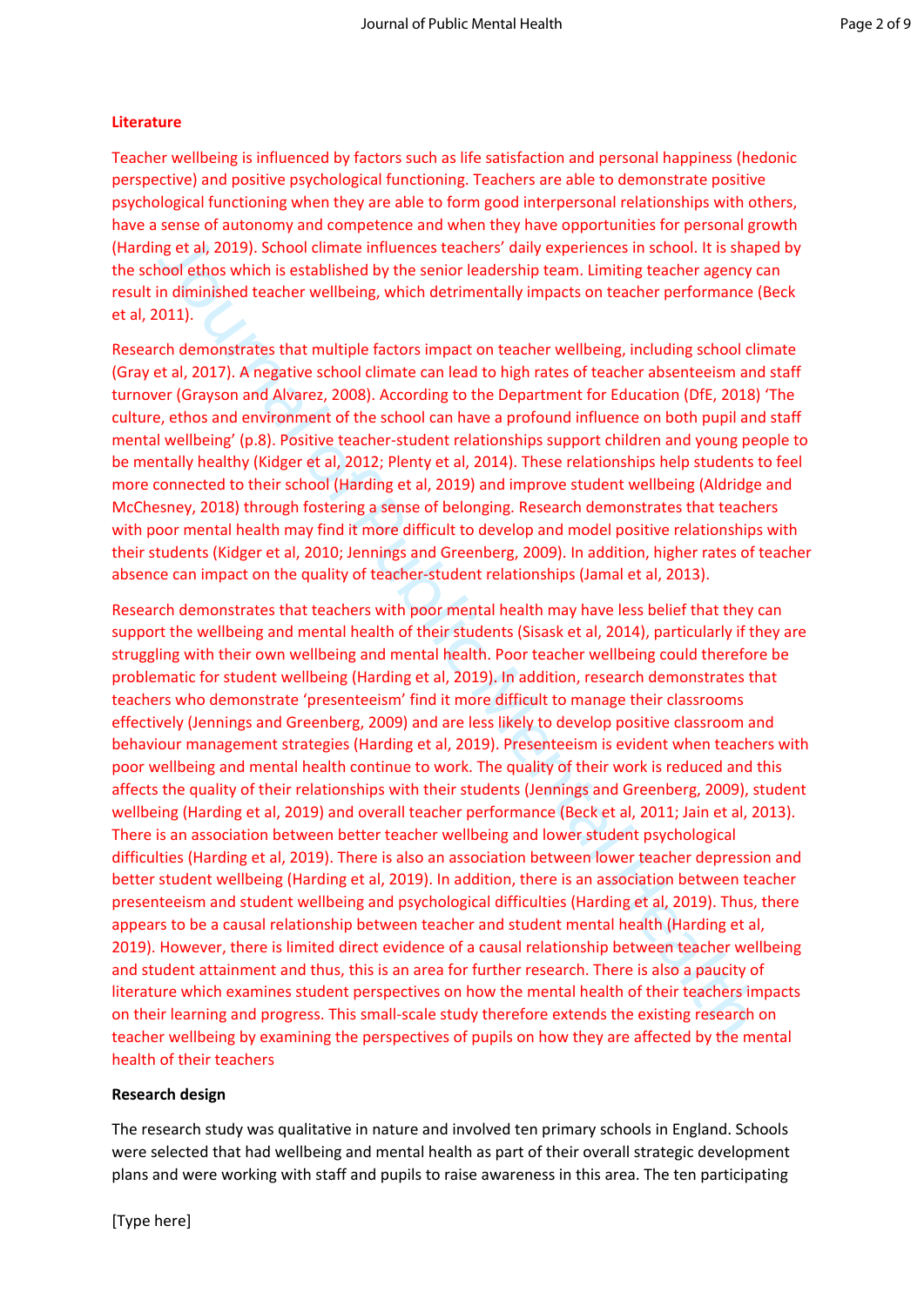schools were all at various stages of their mental health and wellbeing journeys. Due to the sensitive nature of this research, it was important to visit schools that had some level of general awareness around mental health and wellbeing.

At each school, semi-interviews were carried out, as a minimum, with:

- $\triangleright$  the Headteacher or a member of the Senior Leadership Team;
- $\triangleright$  a teacher who was considered at the time of the interview to be in good mental health; and
- $\triangleright$  a teacher who was considered at the time of the interview to have poor mental health.

There was a mix of urban and rural schools amongst the ten participating schools. Five schools were located in Yorkshire and five in the East Midlands. The majority of interviewees were female, reflecting the gender makeup of the primary sector, with just six interviewees being male, two of whom were headteachers.

the Headteacher or a member of the Senior Leadership Team;<br>
a teacher who was considered at the time of the interview to be in good mental health<br>
a teacher who was considered at the time of the interview to have poor ment Each school visit also included a pupil discussion focus group with children from Years 3-6. The teachers and pupils interviewed were selected by the Headteacher, or in their absence, a member of the Senior Leadership Team responsible for leading wellbeing and mental health at the school. In total, the research team interviewed 35 education professionals and 64 pupils. Of the 21 classroom teachers interviewed, eleven considered themselves to be in good mental health at the time of the interview, whilst ten considered their mental health to be poor or variable. Interviews were digitally recorded, transcribed and coded to generate themes.

#### **Results and discussion**

In this section the following acronyms are used: TGMH refers to 'teacher with good mental health'; TPMH refers to 'teacher with poor mental health'. CS refers to case study school.

#### *Triggers*

Teachers reported a number of factors that might trigger feelings of anxiety and stress, some of which were directly related to their professional lives, some to their personal lives and some that concerned both. Comments from participants are stated below:

It's never about the same thing. It can be about preparing for registration week, or *complaints, it changes. Things change, they can pile on and pile on. Nothing is ever piled off. Things keep on being added.* (TPMH, CS1)

*I've noticed everyone in my school is at that age where they have parents that are getting older, their children are growing up, so a lot of the mental health issues that you hear about are stemming from other things that they are having to cope with in their personal life. Three years ago, I had a bit of a blip. My dad's got Parkinson's and he deteriorated very quickly and needed support and I was having to go out of school in the day to go and help him.* (HT, CS7)

*I suffered domestic violence for years. My partner used to stop me from sleeping. He did things like pour water on the bed so that I didn't get a good sleep and in the morning, I was exhausted so it definitely affected my teaching.* (TPMH, CS3)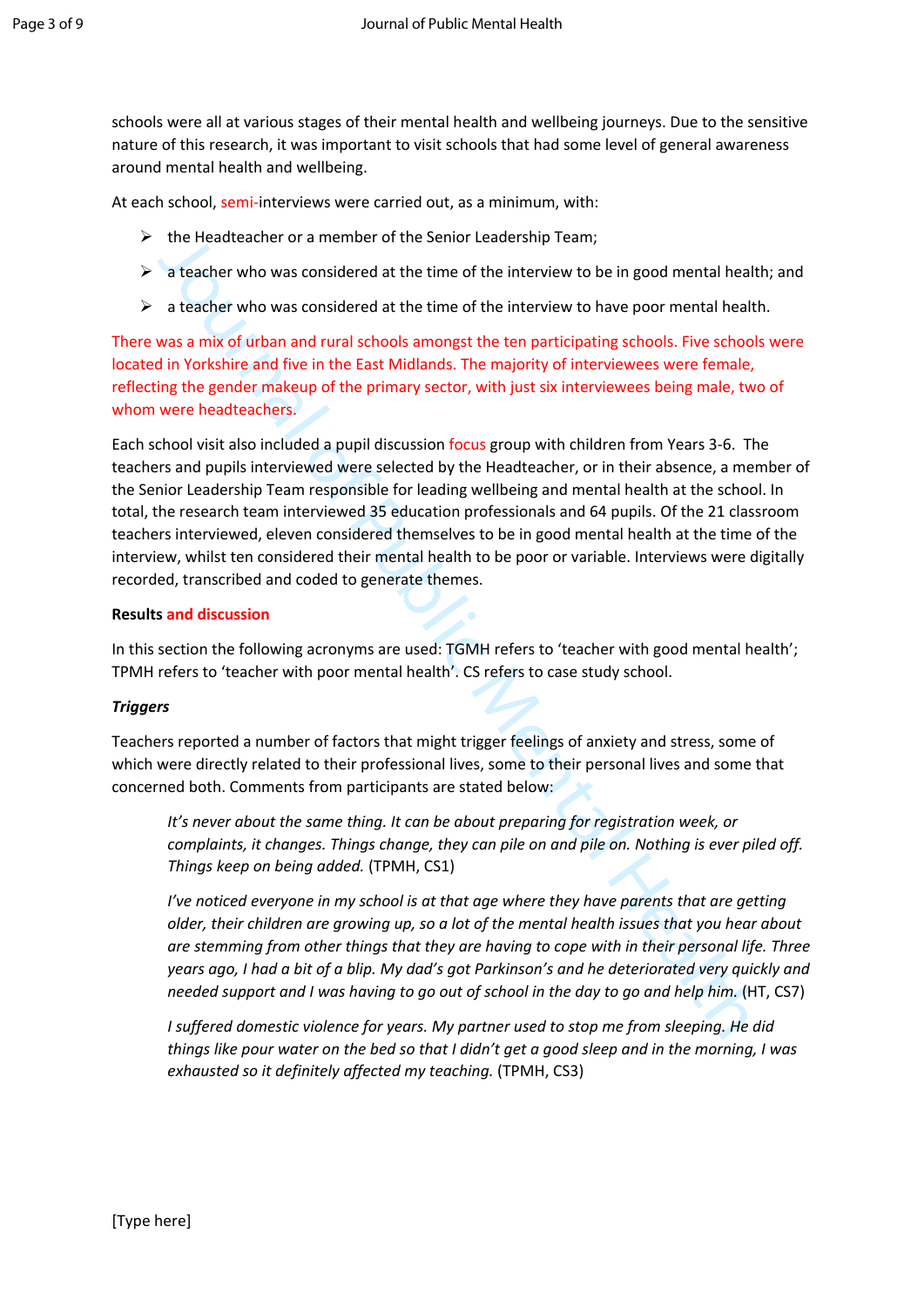## **The impact of teacher wellbeing and mental health on teaching**

## *Effect on teaching from a teacher's perspective*

Teachers felt that performance and delivery in the classroom was below par at times of poor mental health with one commenting*: 'teachers who are not in a good state of mind cannot teach effectively'* (TGMH, CS6). Some senior leaders reported that a teacher's confidence might suffer or that pupil behaviour in the classroom might deteriorate. The general consensus was that to be fully effective teachers need to be in good mental health:

*I tried my best to put the children first when I was in school. But my mind was elsewhere. I struggled for a couple of weeks. Then the Headteacher pulled me aside and said: "you're not alright are you?" I said no and it was the first time that I actually cried. Then I took some time off.* (TPMH, CS4)

#### *Coping strategies*

There were two types of strategies in place that helped teachers cope with their mental health and wellbeing; individual and school-based. Individual strategies included engaging in exercise and other hobbies and one school-based strategy included flexible working.

*Making lists, I'm very good at making lists and prioritising. That way I can see that all the things I'm stressing about can actually be achievable and put into some sort of logical order. Sometimes you think I've got this to do and that to do, when am I going to do this and when you actually start and write it down you think, it's not actually that bad.* (TPMH, CS2)

*It's the realisation that you can't do everything 100%. I think I came into the job 8/9 years ago, thinking, right, I'm going to do everything, 200%, fire it out all of the time, but then it takes over your life so you have to say right, what's the priority?* (TPMH, CS8)

#### *Accessing support*

I, CSI: Some senior leaders reported that a teacher's contidence might suffer or that public means of the leaders reported that a teacher's contidence might suffer be public free systems that to be fully effects are dot b Most teachers knew where to go to for support should they need it. Many felt comfortable approaching their Headteacher or a member of their senior leadership team. CS2 had recently conducted a psychologically-safe staff survey which found that all staff at the school knew who to go to and felt comfortable going to that person to talk about their mental health should they need to. One teacher stated that: *'Professionally, my first port of call would be my Headteacher, because I respect his opinion. And I think he will actually think about my wellbeing and the wellbeing of the children'* (TGMH, CS6). However, this was not the case for everyone. One of the teachers with poor mental health at CS1 clearly felt their current Headteacher was not as open or approachable as they could be, and commented that '*In terms of leadership, I don't think anyone dare go and knock on the door and say it is all a bit too much'.* 

#### *Understanding wellbeing and mental health: the pupils' perspectives*

The majority of children who took part in the pupil discussion groups were familiar with terms such as mental health, stress and anxiety, even where their school was only at the beginning of their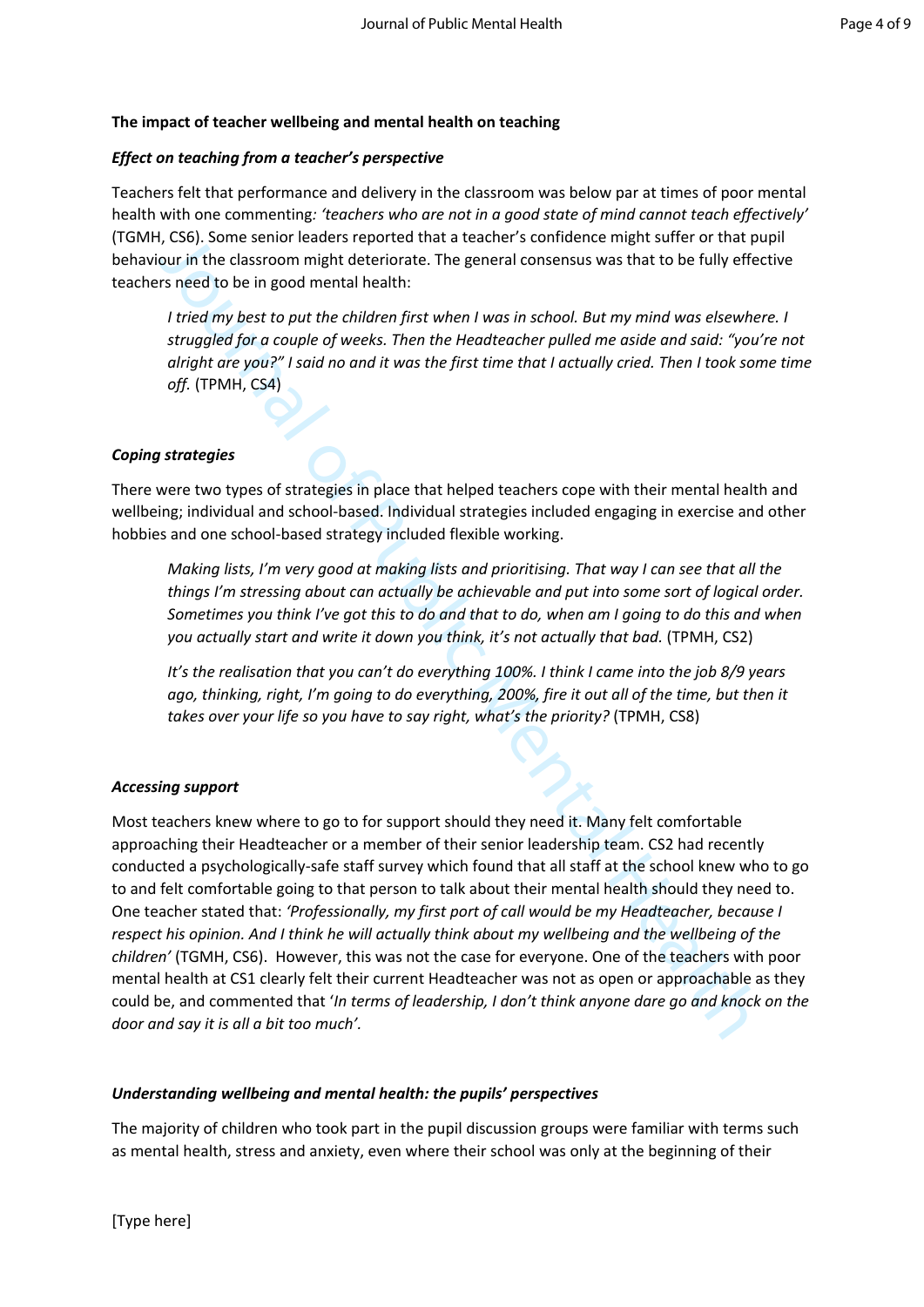wellbeing journey. They were less likely to have heard of 'depression'; some schools used different terminology calling it 'having a grump on' or perhaps being in a blue mood.'

*Mental health is something that you can't see but that you have. You feel like you are stuck in a wall.* (Pupil, CS5)

Pupils talked most about their teachers being stressed. They were able to identify immediately at the start of the day what sort of mood their teacher was in. They picked on their teachers' facial expressions, particularly whether or not they came in with a smile or, in one case, dancing. Children also picked up teachers' mannerisms and general attitude towards the class.

*Sometimes when you're doing something wrong, they get angry. Their facial expressions. You can see from their face if they are angry or happy.* (Pupil, CS2)

*When she can't find the rubber, "where's the rubber, I can't find the rubber." When people*  take her white rubber. Sometimes she starts to shout when she is stressed. (Pupil, CS4)

*Sometimes they start telling people off more frequently because they are having a hard time so some of the kids get a hard time.* (Pupil, CS7)

*When they are happy they will shout in a good way like when we win or something like, 'yesssss, we did it' [hands up in the air – victory shout]. When they are stressed, it is more of a "what are you doing?" shout*. (Pupil, CS6)

*At the start of the year they are really energetic, but when it gets later on in the year they get less [energetic]. Towards test times for KS1 and KS2, they get stressed.* (Pupil, CS7)

*When she's like frustrated, in the morning I can tell because she's normally really happy. She's frustrated because she is trying to hide it. But because I've been with her for nearly two years, I can sense it. I'm just like; I know it's not going to be a good day.* (Pupil, CS8)

Pupils proved to be quite attuned to the mood of their teacher. Some pupils felt an obligation to try and make things better for the teacher, the class and themselves.

*When our teacher is having a bad day, we just try to help them. We don't want to make it worse so we just get on with our work.* (Pupil, CS9)

tialked most about their teachers being stressed. They were able to identify immediately<br>consider that and they increase the model that teachers was in. They picked on their teachers' facions, particularly whether or not t When their teachers are happy and in a good mood, pupils said their lessons were more creative, fun relaxed and they were given more interesting work to do. Children were keen to impress their teacher and work hard for them. They all felt they made more progress when their teacher was in a good mood. However, when their teacher was in a bad mood and stressed, children felt it had a detrimental effect on their learning. Children reported that, at such times, they often worked in silence and they tried not to upset their teacher further. Their learning '*slowed down'*, they found it difficult to concentrate and the quality of their work was not as good as usual. This was because they tried to finish their work quickly: *'it makes me rush. So that I don't get told off for not finishing It',*  (Pupil, CS8). When the teacher was stressed, some children were left not knowing what they were supposed to be doing, they became confused or got '*a bit muddled'* (Pupil, CS4).

# *Impact on pupils' progress from the teachers' perspective:*

Teachers were asked about the short and long-term impact on pupils as a result of having a classroom teacher who suffers from poor mental health, or indeed from a teacher being off for a

[Type here]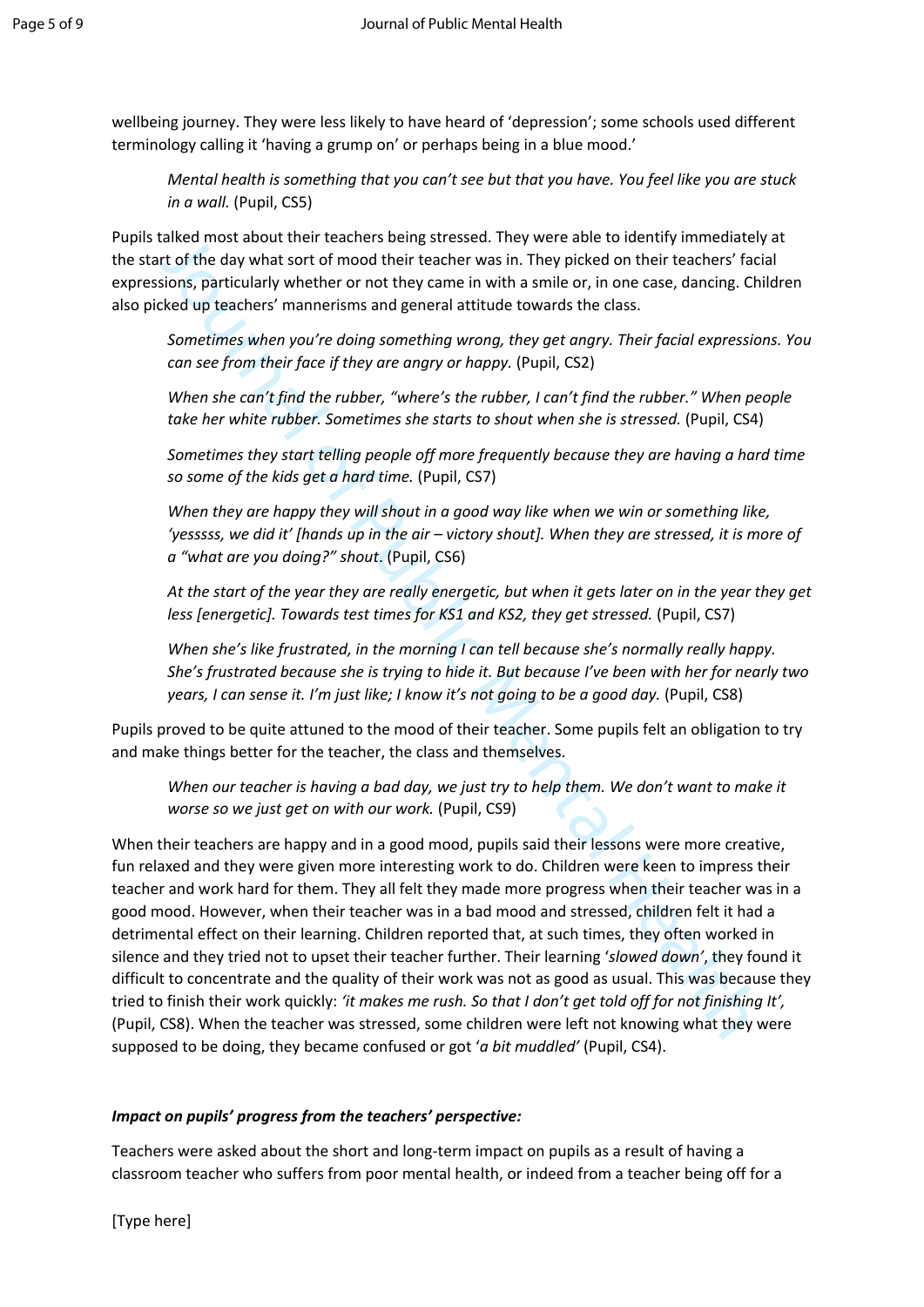substantial amount of time in any given school year, regardless of the reason. Interviewees, especially Headteachers, were more likely to report a short-term negative effect on pupil progress as a result of classroom teachers being absent than they were a long-term detrimental impact.

*It is a very hard one to measure. But I believe that if a teacher has poor mental health it is going to impact on their work. They're not going to be in the right frame of mind*. (HT, CS4)

*When I had poor mental health, I was not able to focus on my teaching. I found it difficult to concentrate on my planning and I struggled to teach with a clear mind. However hard I tried, the other things going on in my life were still there. I couldn't forget about them just because I had walked into school. They were always on my mind.* (TPMH, CS4).

# *Resilience strategies used to mitigate the effects of poor teacher mental health on pupils*

One of the research questions asked: *What resilience strategies are used by highly effective teachers with poor mental health to ensure that their students thrive?* Evidence from the study showed that this was not usually viewed as the responsibility of the teacher who was experiencing poor mental health. Rather, it was dealt with as part of the school's strategic approach to general staff illness and absence.

One of the main strategies that teachers used with pupils was not to let the children see that they were struggling to hide their feelings. Some teachers talked about hiding behind a mask once they walked into school, having a '*work face'* or '*work persona'*. However, it is clear from the children's interviews earlier, that this is not usually successful.

Teachers themselves explained how they tried to hide their feelings:

*I do try and not let it affect the children at all. I don't think it is fair on them. They've not come to school to think, "Oh, she's got a problem today." So, I do try very hard to be my normal jolly outgoing self in the classroom. But when the children have left the room that's when I might just have a minute's reflection time or time away.* (TPMH, CS2)

*The only way I could cope was to go down to three days so that I could focus on my ill parents. When I was doing five days, I wasn't giving my best because I had no time to plan lessons and mark work. That helped me to stay in teaching otherwise I would not be here.*  (TPMH, CS4)

When I had poor mental health, I was not oble to focus on my teaching. I found it difficered that the other hings going on in my life were still there. I couldn't forget about them in the other things going on in my life There was evidence in the data that teacher presenteeism had a detrimental effect on pupils. This is consistent with research by Jennings and Greenberg (2009). Pupils identified how this impacted negatively on their learning and they responded to the teacher's mood by negotiating their own behaviour. Teachers also identified how their mental health negatively impacted on the way they managed classes, the quality of their relationships with pupils and their teaching. This is consistent with the literature (Harding et al, 2019). Pupil data indicate that pupils thought that the use of substitute teachers to cover absent teacher had a detrimental impact on their learning.

There was less evidence of actual impact of teacher mental health on pupil attainment data, although this was evident in one of the case study schools. This is an area for further research.

The teachers identified a range of strategies that they drew on to improve their resilience. These included personal actions (such as exercise), prioritising tasks, support from significant others and colleagues, whole school strategies and accepting that the pursuit of perfectionism is impossible. It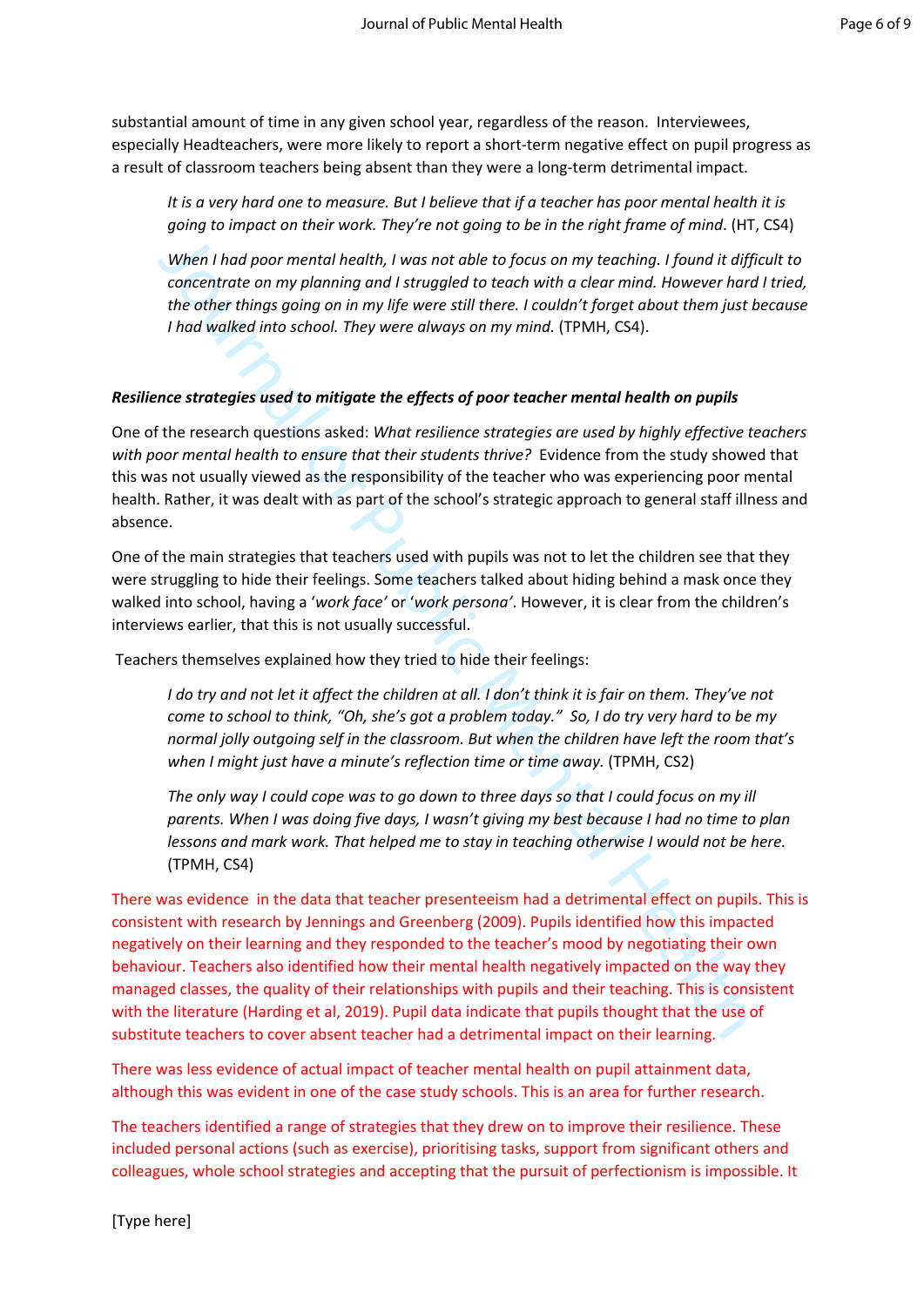has been argued that teacher resilience is a relative, dynamic and developmental process (Day and Gu, 2007), involving interaction between individual, relational and contextual/organisational conditions. Some teachers in this study were able to demonstrate greater resilience than others due to the supportive context in which they worked. This is consistent with literature which demonstrates that resilience varies across contexts rather than being fixed. Bonnet and Bernard (2012) view resilience as the ability to recover from an adverse situation and Taket et al (2012) argue that 'resilience is more appropriately conceived of as a human capacity that can be developed and strengthened in all people' (p.39). For some teachers, their resilience was tested when they experienced a 'tipping point'. This was usually an external factor (such as the death of a parent, domestic violence or a family member becoming ill).

we resultente as the abutty to recover from an anover selutation and taket et al (2012). The state is the constrained in all people (p.39). For some teachers, their resilience was tested when they encelled a fuping point". Some researchers have defined resilience as a personal quality (Brunetti, 2006) whilst others have raised concerns that a focus on individual characteristics fails to recognise systemic influences on human experience (Johnson and Down, 2013). Greenfield's model of teacher resilience (Greenfield, 2015) demonstrates how resilient teachers have a sense of hope and purpose and belief in themselves as teachers (self-efficacy). These core beliefs are individual characteristics which play a critical role in resilience. The model also demonstrates how resilient teachers form meaningful relationships with others within their professional context and undertake actions to effect change and mediate challenges. For the participants in this study the support from friends, colleagues, the school and their family members was vital in supporting their resilience.

# **Conclusion**

This small-scale exploratory research into the effects of teacher mental health and wellbeing on pupil progress in primary schools provides a valuable snapshot of some of the current issues facing teachers and their potential impact on pupils in the classroom. This research study has a number of implications for a range of stakeholders, including those delivering initial teacher-training programmes, senior school leaders and those involved with continuing professional development. Initial teacher training programmes and continuing professional development courses should include practical strategies on managing mental health. Senior leaders should take steps to reduce teacher workload and implement temporary and/or permanent flexible approaches to working for teachers who are experiencing poor mental health.

# **References**

Aldridge, J.M., and McChesney, K. (2018), The relationships between school climate and adolescent mental health and wellbeing: a systematic literature review. International Journal of Educational Research, 88, 121–145.

Beck, A., Crain, A.L., Solberg, L.I., Unützer, J., Glasgow, R.E., Maciosek, M.V., et al. (2011), Severity of depression and magnitude of productivity loss. Annals of Family Medicine, 9 (4), 305–311.

Bonnet, A., and Bernard, M. (2012). The learning of resilience. Education Horizons, Volume, 12, Number 2, pp. 22–23.

Brunetti, G.J, (2006), 'Resilience under fire: Perspectives on the work of experienced, inner city high school teachers in the United States' in, *Teaching and Teacher Education*, Volume 22, Number 7, October 2006, pp. 812-825.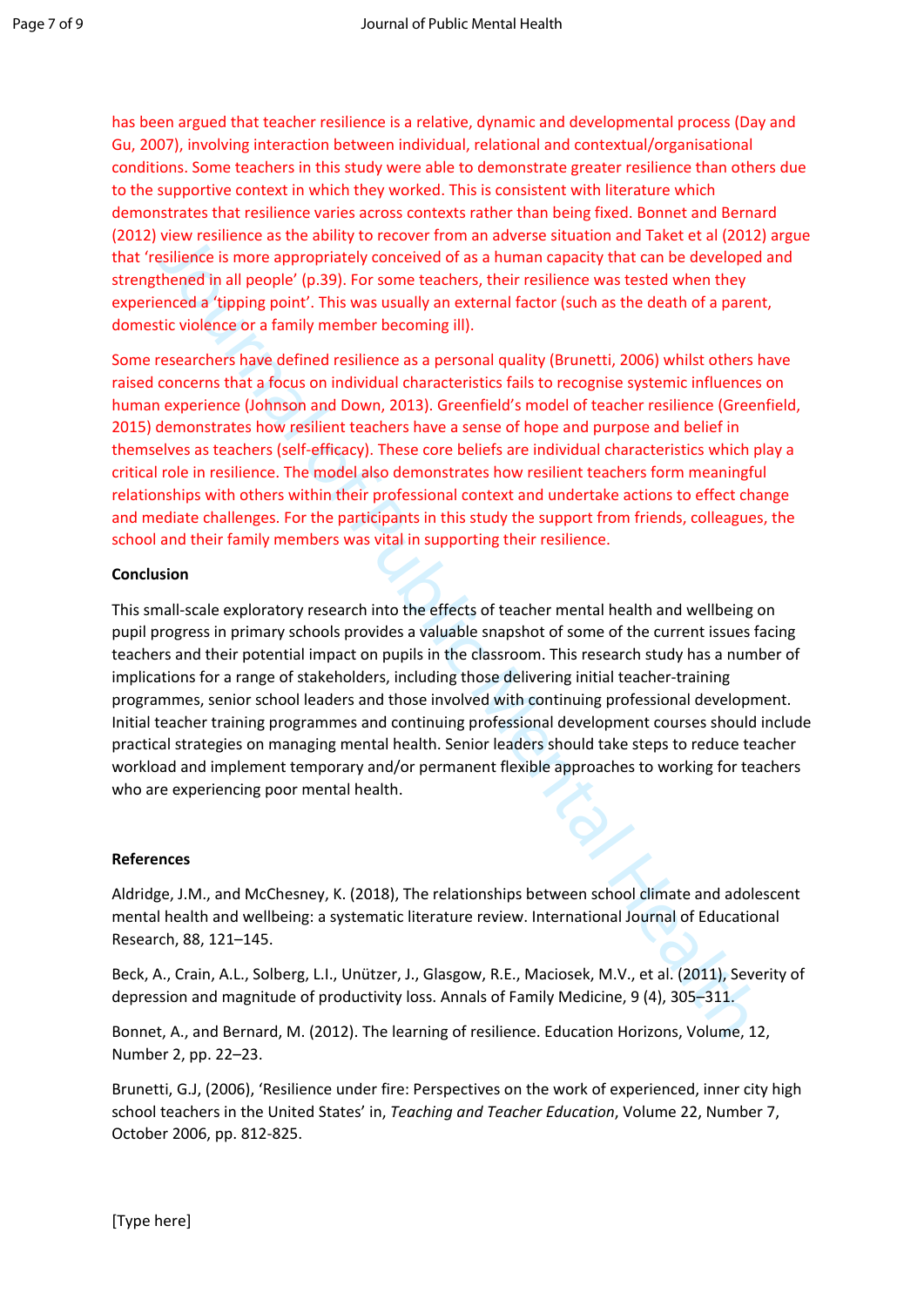Danby, G., & Hamilton, P. (2016). Addressing the 'elephant in the room'. The role of the primary school practitioner in supporting children's mental well-being, *Pastoral Care in Education,* 34, (2), 90- 103.

Day, C., and Gu, Q., (2007), 'Variations in the conditions for teachers' professional learning and development: Sustaining commitment and effectiveness over a career' in, *Oxford Review of Education*, Volume 33, Number 4, September 2007, pp. 423-443.

Department for Education (DfE), (2018), Mental health and behaviour in schools, DfE.

Department for Education (DfE)/ Department of Health (DoH), (2017), Transforming Children and Young People's Mental Health Provision: a Green Paper, DfE/DoH.

Education Support Partnership (ESP). (2018). Teacher Wellbeing Index 2018, https://www.educationsupportpartnership.org.uk/resources/research-reports/teacher-wellbeing[index-2018](https://www.educationsupportpartnership.org.uk/resources/research-reports/teacher-wellbeing-index-2018) [accessed 14.01.19].

Gray, C., Wilcox, G., and Nordstokke, D. (2017), Teacher Mental Health, School Climate, Inclusive Education and Student Learning: A Review, Canadian Psychology, 58, No. 3, 203–210.

Grayson, J. L., and Alvarez, H. K. (2008). School climate factors relating to teacher burnout: A mediator model. Teaching and Teacher Education, 24, 1349 –1363.

Greenfield, B., (2015), 'How can teacher resilience be protected and promoted?' in, *Educational and Child Psychology*, Volume 32, Number 4, December 2015, pp. 52-69.

Harding, S., Morris, R., Gunnella, D., Ford, T., et al. (2019), Is teachers' mental health and wellbeing associated with students' mental health and wellbeing?, Journal of Affective Disorders 242 (2019) 180–187.

cion, Volume 33, Number 4, September 2007, pp. 423-443.<br>
ment for Education (DfE), (2018), Mental health and behaviour in schools, DfE.<br>
ment for Education (DfE), (2018), Mental health and behaviour in schools, DfE.<br>
ment Jain, G., Roy, A., Harikrishnan, V., Yu, S., Dabbous, O., and Lawrence, C. (2013), Patient-reported depression severity measured by the PHQ-9 and impact on work productivity: results from a survey of full-time employees in the United States, Journal of occupational and environmental medicine, 55 (3), 252–258.

Jamal, F., Fletcher, A., Harden, A., Wells, H., Thomas, J., and Bonell, C. (2013), The school environment and student health: a systematic review and meta-ethnography of qualitative research, BMC Public Health 13 (1), 798.

Jennings, P.A., and Greenberg, M.T. (2009), The prosocial classroom: Teacher social and emotional competence in relation to student and classroom outcomes, Review of Educational Research, 79 (1), 491–525.

Johnson, B., and Down, B., (2013), 'Critically re-conceptualising early career teacher resilience' in, *Discourse: Studies in the Cultural Politics of Education*, Volume 34, Number 5, December 2013, pp. 703-715.

Kidger, J., Araya, R., Donovan, J., and Gunnell, D. (2012), The effect of the school environment on the emotional health of adolescents: a systematic review, Pediatrics, 129 (5), 2011–2248.

Kidger, J., Brockman, R., Tilling, K., Campbell, R., Ford, T., Araya, R., et al. (2016), Teachers' wellbeing and depressive symptoms, and associated risk factors: a large cross sectional study in English secondary schools, Journal of Affective Disorders, 192, 76–82.